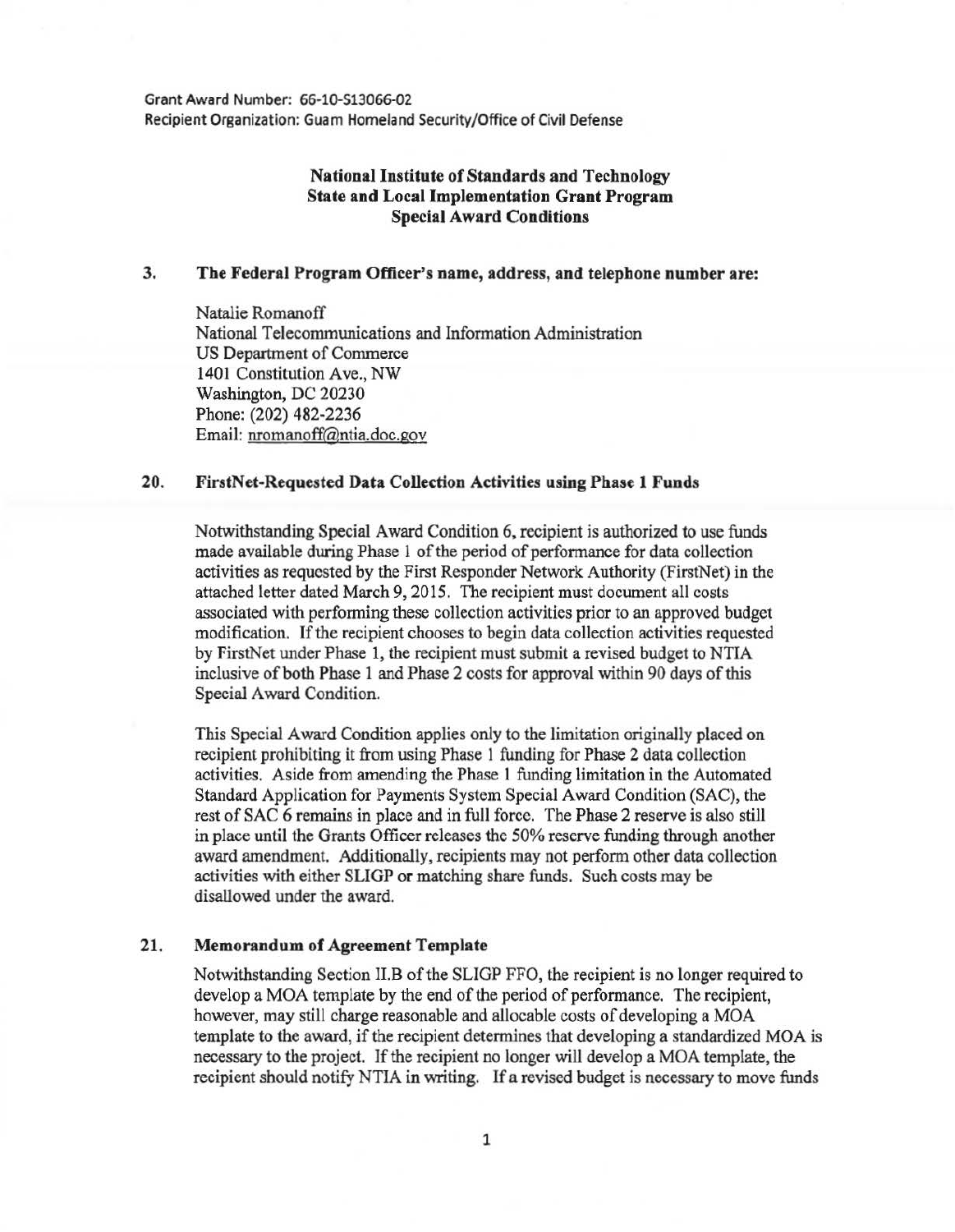# Grant Award Number: 66~10-513066-02 Recipient Organization: Guam Homeland Security/Office of Civil Defense

initially budgeted for the MOA template development to another object class category, it may be done at the same time as the revised budget for FirstNet-requested data collection activities is submitted.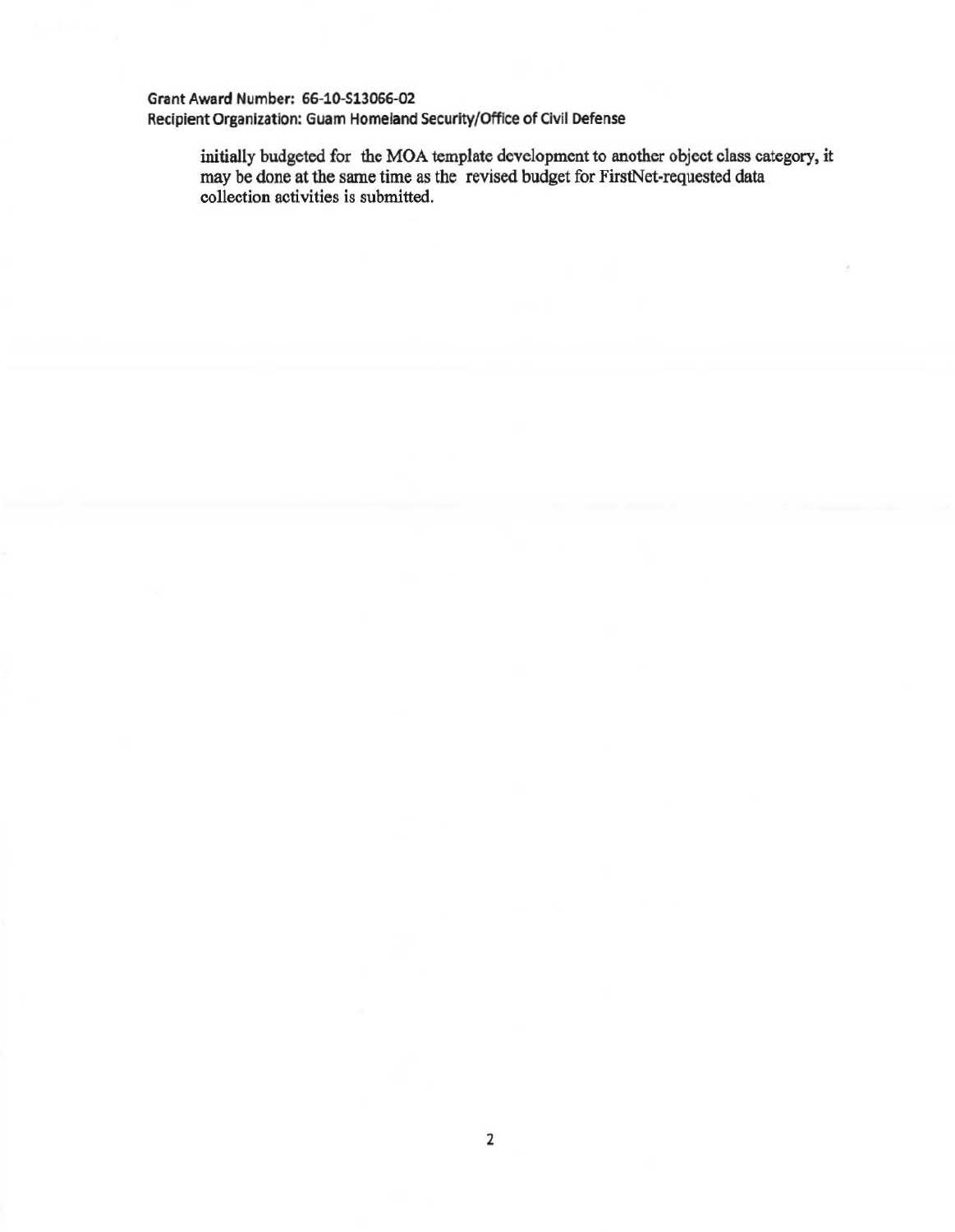

March 9, 2015

The Honorable Lawrence E. Strickling Assistant Secretary for Communications and fnfonnation U.S. Department of Commerce 1401 Constitution Avenue. N.W. Washington, D.C. 20230

RE: SLIGP Second Phase- Finalized Data Collection Elements

Dear Assistant Secretary Strickling:

The First Responder Network Authority (FirstNet) has confirmed its approach to data collection for the second phase of the State and Local Implementation Grant Program (SLIGP) following meetings with, and the receipt of input from, the State Single Points of Contact (SPOCs). Based on the processes and anticipated timing for the development of the Comprehensive Network Solution(s) Request for Proposal and State Plans for building, operating, and deploying the nationwide public safety broadband network, along with the tecdback from many SPOCs, FirstNet has concluded that the attached data collection elements are those that would be useful for the second phase of SLIGP and will pursue accordingly.

1be attached data elements are intended to maximize the collection of stakeholder inputs for FirstNet's planning process to help shape the Nationwide Public Safety Broadband Network acquisition and ultimately the State Plans that are delivered to each Governor. ln particular, FirstNet will request data from the States on five general topics:

- I) Coverage -desired coverage areas and deployment phases
- 2) Users and Operational Areas information on potential user base and their operational areas
- 3) Capacity Planning- information on applications and data usage
- 4) Current Providers / Procurement information on current service providers, plans, and potential barriers to adoption
- 5) State Plan Decision- documentation of the process and potential barriers for State Plan decision-making

I thank you for your prompt attention to this matter and, as always, look forward to our ongoing partnership on SLIGP endeavors.

Sincerely TJ Kennedy

**Active Executive Director** First Responder Network Authority

 $cc:$ Stephen Fletcher, Associate Administrator for Public Safety National Telecommunications and Information Administration